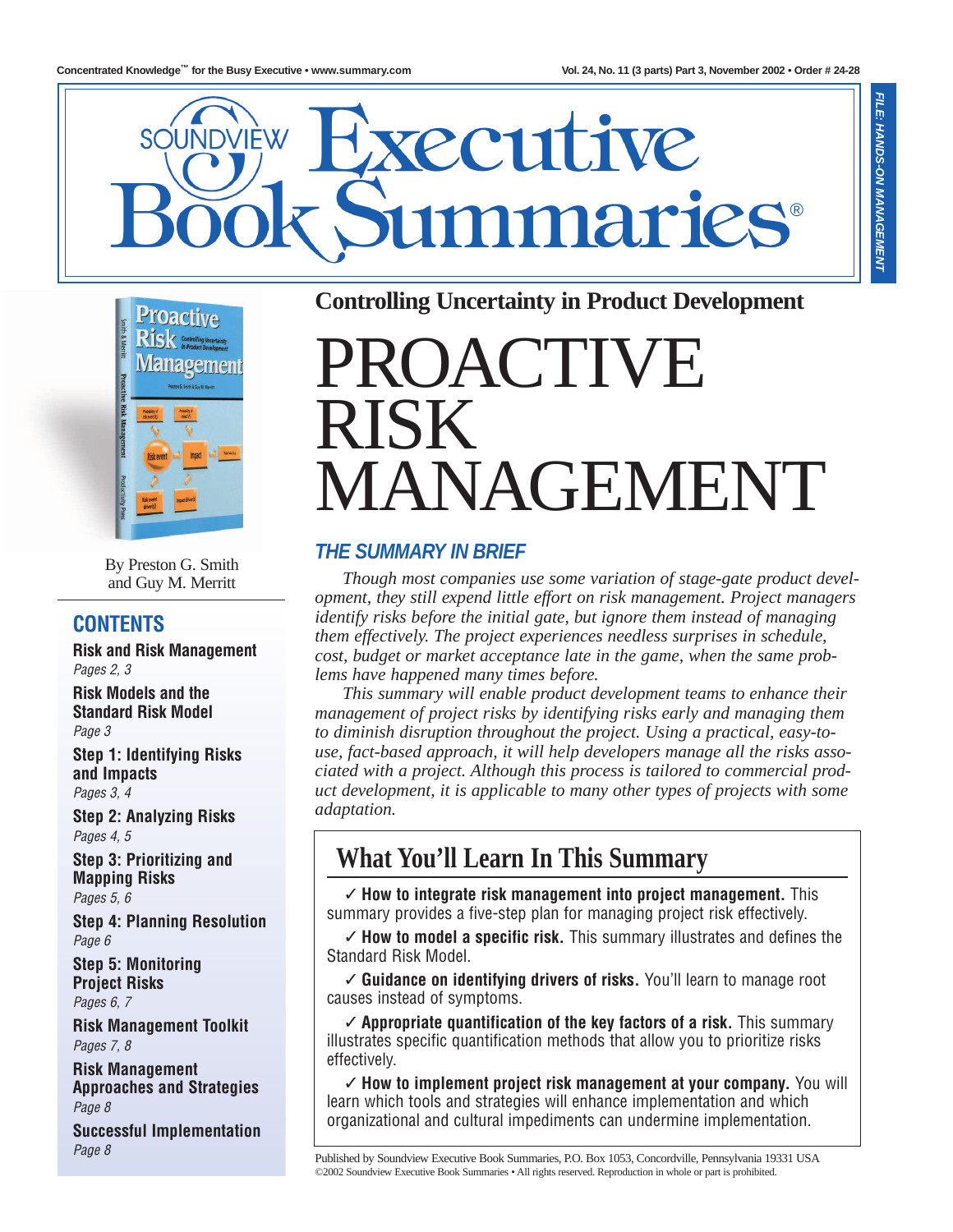### PROACTIVE RISK MANAGEMENT

**by Preston G. Smith and Guy M. Merritt**

### **— THE COMPLETE SUMMARY**

### **Risk and Risk Management**

Risk is a loaded term, so think of risks as surprises. This book is about managing surprises in a project environment. A surprise could be an engineering design that fails in field trials, an unexpected competitor or an accounting error. In this summary, risk is defined as the possibility that

an undesired outcome — or the absence of a desired outcome — disrupts your project. Risk management is the activity of identifying and controlling undesired project outcomes proactively.

Risk management is an integral part of project management, and product development inevitably requires project management. Risk management should occur as naturally as managing a schedule, but generally it gets lost in the crunch to get the new products out the door. The goal of this book is to build innate project risk management methodology into an organization.

#### *Every Project Decision Involves Risk*

Risk is inherent in product innovation, and therefore every decision about a project involves risk because there is always information we will not have until further downstream. Businesses assume certain risks because of today's increased focus on time-to-market. But importance of time-to-market also makes the schedule delays caused by unmanaged risks less tolerable.

Risk management always deals with uncertainties, whether or not the risk will happen. You will only know for certain that the risk occurs when it happens — when it ceases to be a risk. Uncertainty cannot be eliminated, but it can be narrowed by:

● Clarifying the probability of occurrence of risk.

● Understanding the consequences or alternatives of the risk event happening.

 $\bullet$  Determining what drives the risk — which factors influence its magnitude and likelihood of occurrence.

No matter how well you execute risk management, some risks will still occur. Uncertainty can only be reduced, not eliminated.

Do not confuse risk with issues, which are events that



are certain to occur. Issues are just as important as risks, but you are aware of them before they arise and they are handled differently than risks.

#### *What Is a Risk?*

Risks always involve the possibility of loss. We manage risk because we do not want to suffer loss, even if it is a remote possibility. If there is no possibility of loss, there is no reason to manage the risk. Also consider the possibility that the outcome of certain risks might be a gain instead of a loss.

Be aware of the time component of risks. Eventually there comes a time when a risk no longer exists because you have suffered the loss, or the risk has been resolved to cause little damage. You must recognize when the risk is gone, so you can remove it from your agenda. Some risks have no time component and are ongoing. If that is so, they are more risks of being in business than risks of this particular project.

#### *(continued on page 3)*

**The authors:** Preston G. Smith is the founder and principal of New Product Dynamics, and has been a product development consultant for over 18 years.

Guy M. Merritt is currently the staff program manager at Tellabs in Ashburn, Va., and was a leading contributor of Tellab's project risk management program.

Copyright© 2002 by Preston G. Smith and Guy M. Merritt. Summarized by permission of the publisher, Productivity Press, 444 Park Avenue South, Suite 604, New York, NY 10016. 226 pages. \$32.95. 1-56327-265-2.

For more information on the authors, go to: http://my.summary.com

**Published by Soundview Executive Book Summaries** (ISSN 0747-2196), P.O. Box 1053, Concordville, PA 19331 USA, a division of Concentrated Knowledge Corporation. Publisher, George Y. Clement. V. P. Publications, Maureen L. Solon. Editor-in-Chief, Christopher G. Murray. Published monthly. Subscriptions: \$195 per year in U.S., Canada & Mexico, and \$275 to all other countries. Periodicals postage paid at Concordville, PA and additional offices. Postmaster: Send address changes to Soundview, P.O. Box 1053, Concordville, PA 19331. Copyright © 2002 by Soundview Executive Book Summaries. **Available formats:** Summaries are available in print, audio and electronic formats. To subscribe, call us at 1-800-521-1227 (1-610-558-9495 outside U.S. & Canada), or order on the Internet at www.summary.com. Multiple-subscription discounts and Corporate Site Licenses are also available.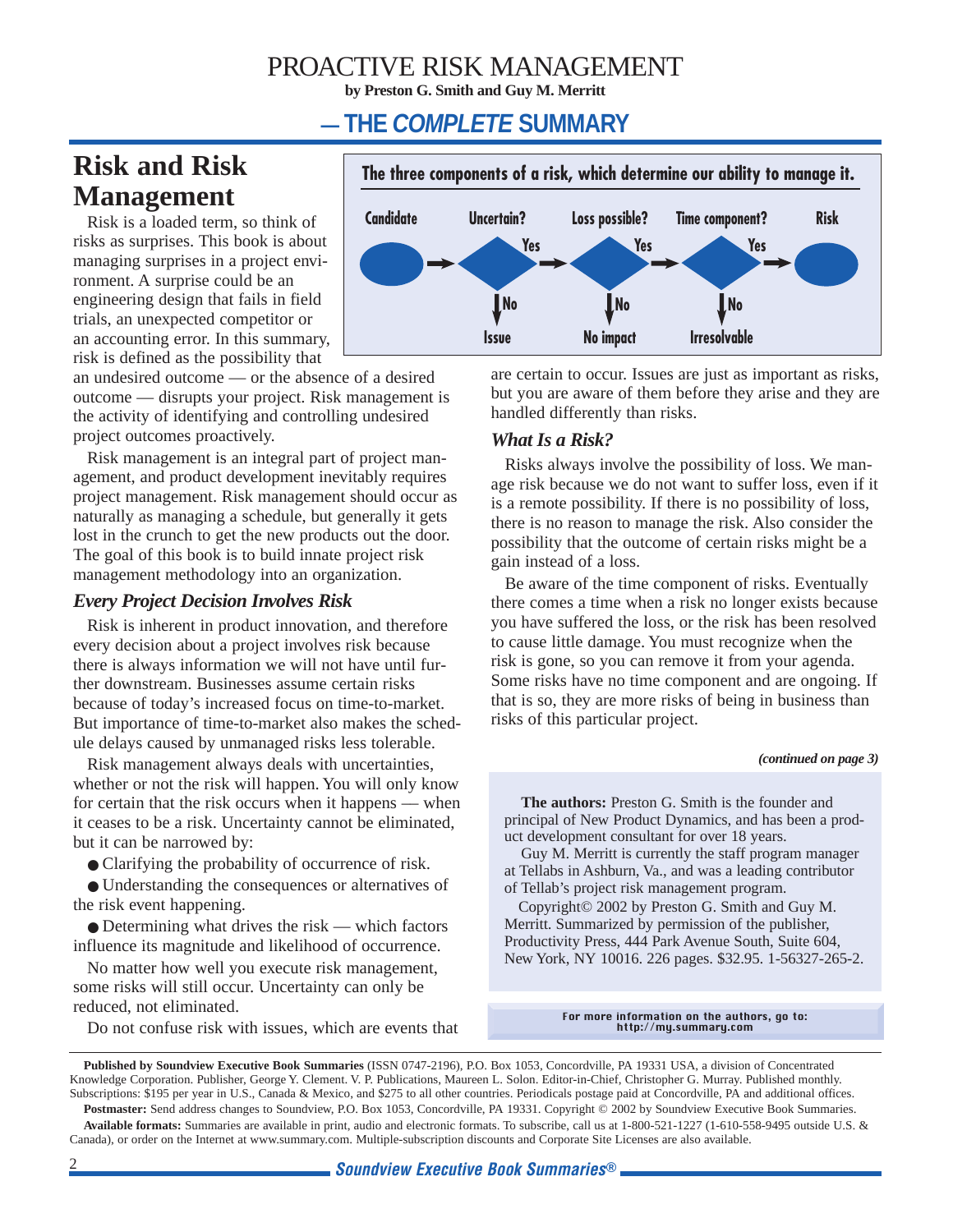#### **Risk and Risk Management**

*(continued from page 2)*

Companies fail at risk management because they fail at one of the two fundamentals of managing risk well: **cross-functionality** and **proactiveness**.

Companies make the mistake of believing that innovation is only in R&D, and that is where most of the risk lies. However, most development project risks fall outside of R&D. Leaving all risk management in R&D will leave you wide open for most of your cross-functional risks.

Companies that are not proactive about risk management make two mistakes. They wait until late in the project when risks start occurring, and they let risk management lapse. **Risk management should begin early in the project and proceed as a monitoring and follow-up effort throughout.**

The opposite of risk management is firefighting. Good firefighters are reactive instead of proactive managers. They are regarded as heroes because they pull the problems out of the fire and are usually rewarded for it. Good risk management is rather dull, but reward should come from fire prevention. ■

For a glossary of terms to use when discussing risk, go to: http://my.summary.com

### **Risk Models and the Standard Risk Model**

Modeling risk allows you to quantify its magnitude so it can be compared to other risks to determine which ones need to be managed. It also points you toward root causes so you can effectively resolve the risk. Since people often disagree about what constitutes risk, models allow us to communicate risks to others and come to a common understanding. However, their weakness is that they show only a partial picture of reality.

When judging a risk model, be sure that it has a clear purpose, it is user-friendly to the intended audience, its framework is universal to maximize reuse potential, it allows independent users to develop similar results with the same input, and that output can be readily verified.

#### *Components of the Standard Risk Model*

The Standard Risk Model is the most helpful of the typical risk models for comprehending project risk and associated cost. The components of this model are:

● **Risk event:** the event that triggers a loss.

● **Risk event driver:** something within the project environment leading one to believe a particular risk event could occur.

● **Probability of risk event:** likelihood a risk event will occur.

**The Standard Risk Model is the preferred technique to model project risks.**



● **Impact (of a risk):** consequence or potential loss that might result from risk event.

● **Impact driver:** something within project environment leading one to believe a particular impact could occur.

● **Probability of impact:** likelihood impact will occur, given that risk event occurs.

● **Total loss:** magnitude of actual loss value accrued when a risk event occurs.

The Standard Risk Model shows how changing the drivers of a risk event can lower the probability, and changing the impact drivers can mitigate the total loss. It also shows a cause-and-effect relationship: Effectively managing or removing the risk event can change or prevent the impact and thus the total loss.

Make sure you use very specific information when developing the drivers that are critical to risk resolution planning. Broad generalizations in drivers makes risk management difficult. ■

### **OVERVIEW OF RISK MANAGEMENT PROCESS**

*Managing risk is a five-step process. Even if you streamline or modify the process for your own needs, you will still need to go through these five steps.* ■

# **Step 1: Identifying Risks and Impacts**

The first step is to identify risks. Instead of a separate step, planning risk management should be a natural part of project planning.

The identification process involves a brainstorming session run by a skilled, independent facilitator. Gather in a large room with plenty of wall space, paper, mark-

*(continued on page 4)*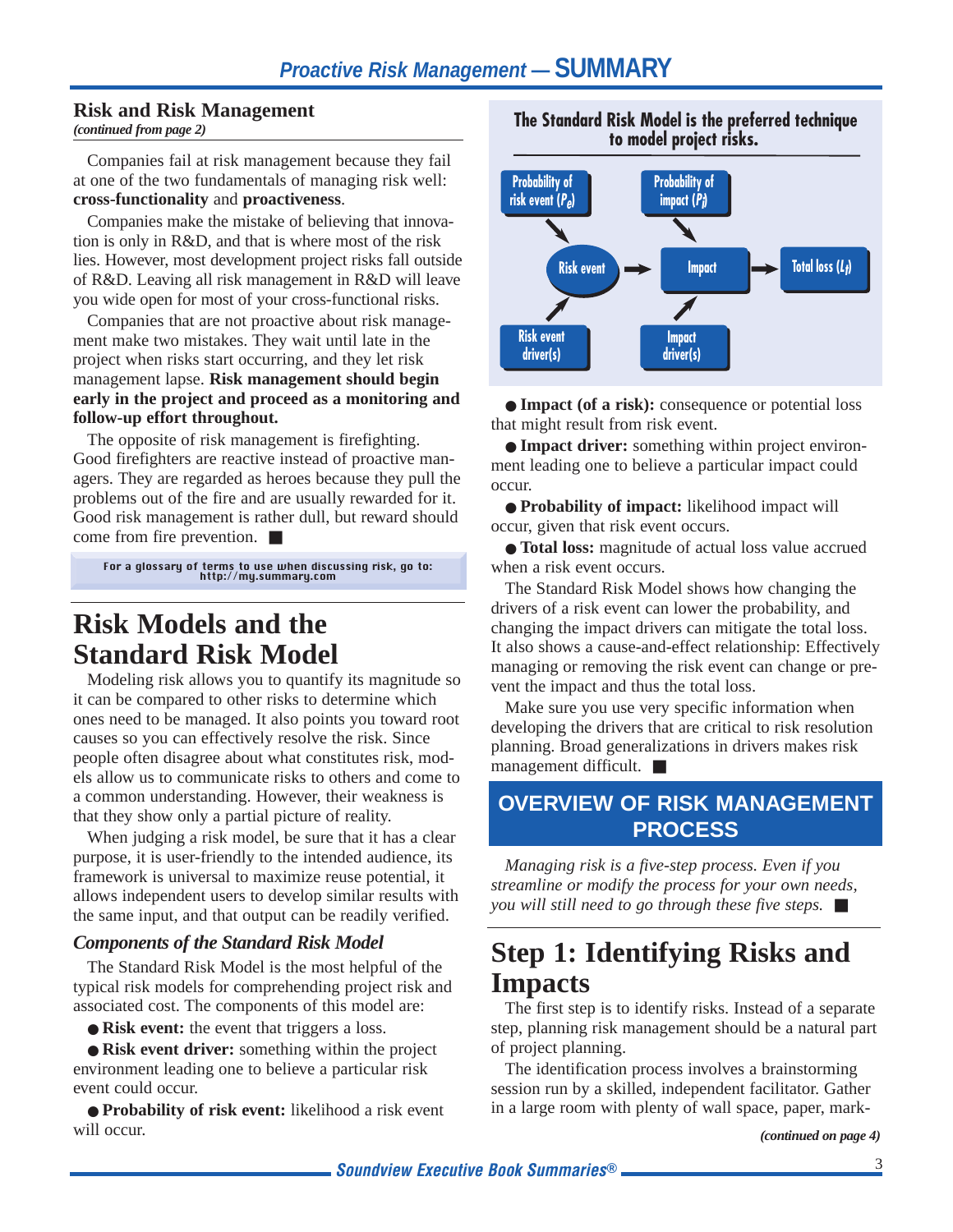#### **Step 1: Identifying Risks and Impacts**

#### *(continued from page 3)*

ers and sticky notes. You should also have the business case for the project, product requirements or specifications, and any project-specific plans such as budgets, markets served and supply-chain partners.

Prepare a spreadsheet to log and track risks as you move through the five steps. It should include the following information, which will be filled in and tracked throughout the process: **risk identifier, risk owner, risk event, risk event driver(s), probability of risk event, impact, impact driver(s), probability of impact, total loss, risk likelihood, expected loss and priority.**

Include a diversity of opinions among team members, not just the engineers who will be designing your product. Representatives from sales, marketing, sourcing, production, quality and finance should also be involved in the brainstorming session. In addition to understanding your product development process, these people must understand the definition of risk and the components of the Standard Risk Model, so that they know to identify risks rather than issues. Each person must also understand the scope, features and novelties of both the project and the product before brainstorming begins.

#### *Walk Through the Schedule*

Get your group thinking creatively with some warmup exercises that do not refer specifically to the project at hand. Then start identifying risks using whichever system works best for your organization over time. One effective way is to **use the project schedule as a catalyst**. Prepare a wall-sized version of the schedule that includes all departments, suppliers and partners involved and their respective steps in the process. Walk through the schedule constantly asking, "What could go wrong at this point in the project that would prevent us from achieving project success?" If everyone writes their risks on sticky notes and sticks them to the schedule you will not only see where the problems are, but where many risks pile up at one spot. Take all the sticky notes with risks and enter them in the database.

There are other ways to assess risks. The **development process-based method** is similar to the schedulebased system, but it uses a graphic depiction of the company's product development process on the wall, instead of the schedule. Because this is not specific to the project, it is important to be very explicit about the risks and their drivers through the process. For the **success-thwarting based method** have the team list five to seven characteristics that would describe success for the project, and then ask them what could go wrong to prevent these success outcomes. Be sure to assess the project from all angles. The **prompt-list based method**

requires looking at past projects and determining the areas where you made repeated mistakes. Then develop a prompt-list of possible risks to consider at the beginning of every project.

The facilitator should fully understand the risk management process, and must be able to navigate between people who detect no problems, and those who see them at every turn. It is also important to thwart the firefighters. The facilitator needs to correct these unproductive trends. ■

#### For a list of questions that will help you identify risks, go to: http://my.summary.com

## **Step 2: Analyzing Risks**

Most people end up with a long list of potential risks and then forget them, moving on to the "real work" of getting the project done. Then they are inevitably faced with risks they have already identified. The next step is to decide which risks are significant enough to manage actively. Ask the team to consider the following issues for each risk:

- Why do you believe the risk event and its impact will occur?
- What is the total loss if the risk event occurs?
- Why do you believe the total loss will be that amount?
- What are the subjective probabilities for the risk event and its impact?

It is important to understand the facts underlying a risk or you will be burdened with baseless risks and waste your time.

Establish the facts behind the risk drivers. A **risk driver** is something existing in the project environment that leads you to believe a particular risk event or impact could occur. The facts are the key to managing project risk successfully. A risk is that a prototype will be delivered late; the **fact** is that the prototype shop is overloaded due to an upcoming trade show. Do not try to manage a risk without understanding the facts that cause it.

#### *Document Each Risk*

Start your risk analysis workshop with the same facilitator and have each risk documented on the spreadsheet including **risk identifier, risk owner, risk event** and **impact**. The workshop will allow the team to understand which risks are real and what their consequences could be. The facilitator will ask questions to uncover all possible sources of risk events and impact drivers.

**Develop risk event drivers** by finding out why the originator of the risk event thought it was important.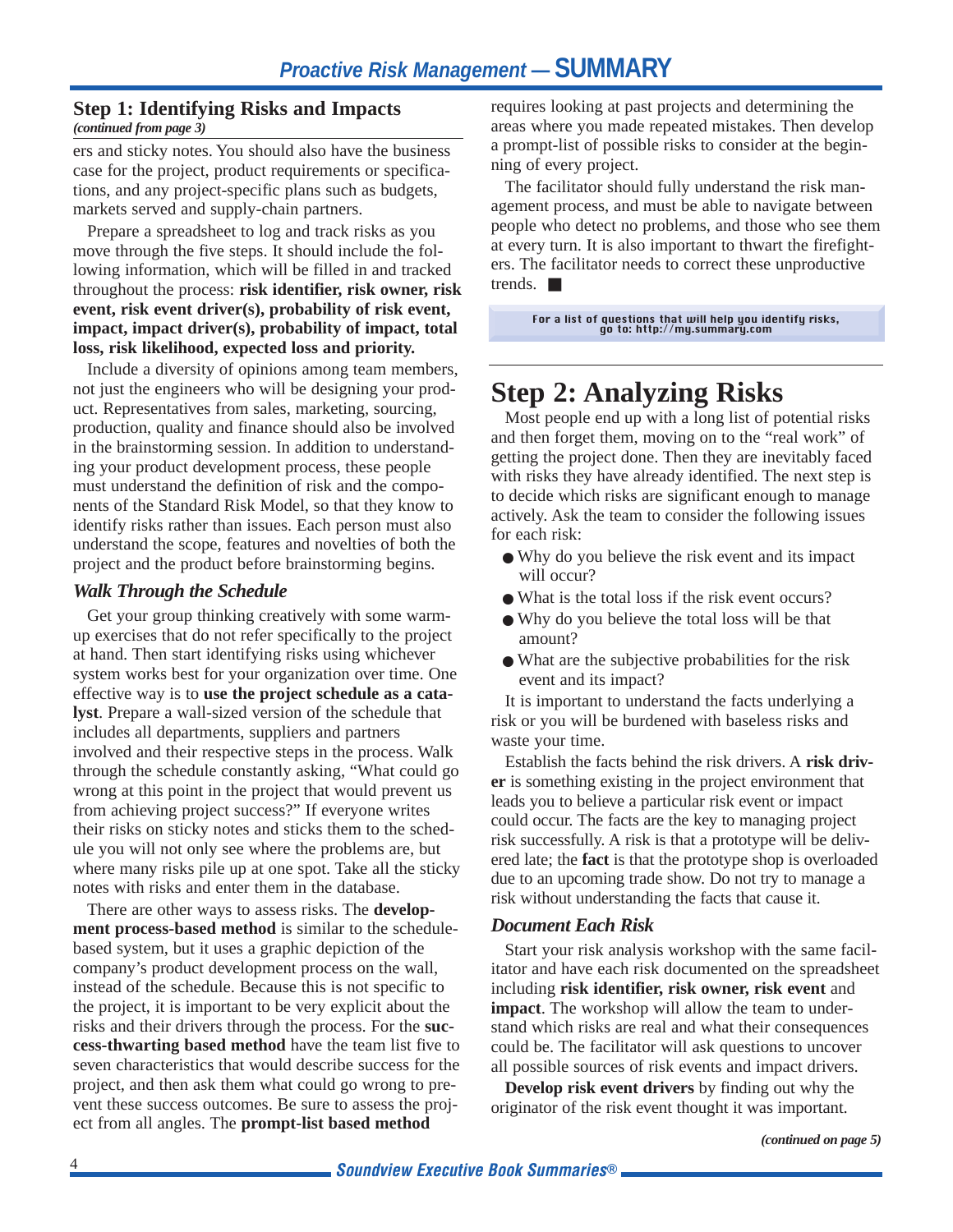#### **Step 2: Analyzing Risks**

#### *(continued from page 4)*

Rely only on facts. If people can only provide opinions based on assumptions, consider the same risk event with different drivers. Enter true, factual risk event drivers into the spreadsheet. Next, **develop impact drivers**. They should answer which project facts make the impact more or less likely to occur and which project facts establish the magnitude of the total loss. The impact is the possible consequence if the risk event occurred.

Next, **quantify the total loss** — what would be the total amount lost if a risk event occurs. The total loss is measured in time or money. For instance an impact might be that "the delivery date will slip by 15 workdays." The total loss is 15 workdays. Be consistent with the loss unit through the entire process. If people find themselves disagreeing about the value of the total loss is it likely that you have not developed good impact drivers.

Since total loss will be used to prioritize risk, if you absolutely cannot determine a total loss for a risk on the critical path of your project, you must red flag that risk for special management. But this should be a rare occurrence. It is possible to use qualitative or quantitative measures to determine total loss, but most people can relate to time, so workdays are an effective measure. Qualitative measures will be hard to track and calibrate over the whole process.

#### *Calculate The Risk*

With the total-loss figures, it is time to estimate the risk more precisely than noting that a project seems "risky." Begin by calculating the **risk likelihood** by multiplying the probability of the risk event and the probability of its impact.

It is not necessary to be precise with probabilities. Make educated guesses. Assign a probability, usually subjective, to the risk event and to the impact of each risk. Remember that the probabilities refer to the risk event drivers and impacts, not the risk events. If a risk event driver has a 100 percent probability of happening, it is not a risk; it is an issue that needs immediate attention. Allow 100 percent probability for impacts, because



it is completely possible for an impact to be a certainty.

Once you have your risk likelihood, calculate your expected loss for each risk by multiplying the risk likelihood by the total loss. This is the average loss you can expect from the risk (see below). ■

For sample questions to discover risk event and impact drivers, go to: http://my.summary.com

# **Step 3: Prioritizing and Mapping Risks**

By prioritizing risks, you will impose order on the long list of risks, and will plan to address only those that pose the greatest threat to the project's goals.

You have already determined the expected loss for each risk, which is a measure of the overall severity. You can rank the expected loss values on the spreadsheet; keeping in mind that the risk data you developed was subjective. If you used different units for the expected loss, you will have to compensate for that in the spreadsheet. Some catastrophic risks might be considered higher priority. The team will then work together to prioritize which risks should be actively managed.

After sorting risks by expected loss, develop a risk map. A risk map is a graph that plots risks using total loss on the x-axis and risk likelihood (probability of risk event times probability of impact) on the y-axis. Then draw the curve threshold line of constant expected loss that divides the risks you will manage actively from those that will not be managed. If you quantified all risks on a single scale, the line can be plotted from the following formula where Le is chosen level of expected loss and Lt is total loss: **P = Pe x Pi =Le/Lt.** If you use qualitative measures, you will have to calculate different thresholds and draw an average.

#### *Tolerance and Threshold*

Place the threshold line on the graph with respect to your tolerance for risk. A higher tolerance for loss should move your line higher up, and you will have fewer risks above it to manage. The curve's location

should take into account the trade-off between managing too few risks which could open the door for downstream surprises and managing too many, which will consume project resources.

You will manage the risks above the threshold, except in two cases. You may choose not to manage low-loss risks with relatively small impacts and you may choose to manage catastrophic risks that have likelihoods placing them below the threshold line. Designate which risks are **active** and **inactive** on the spreadsheet.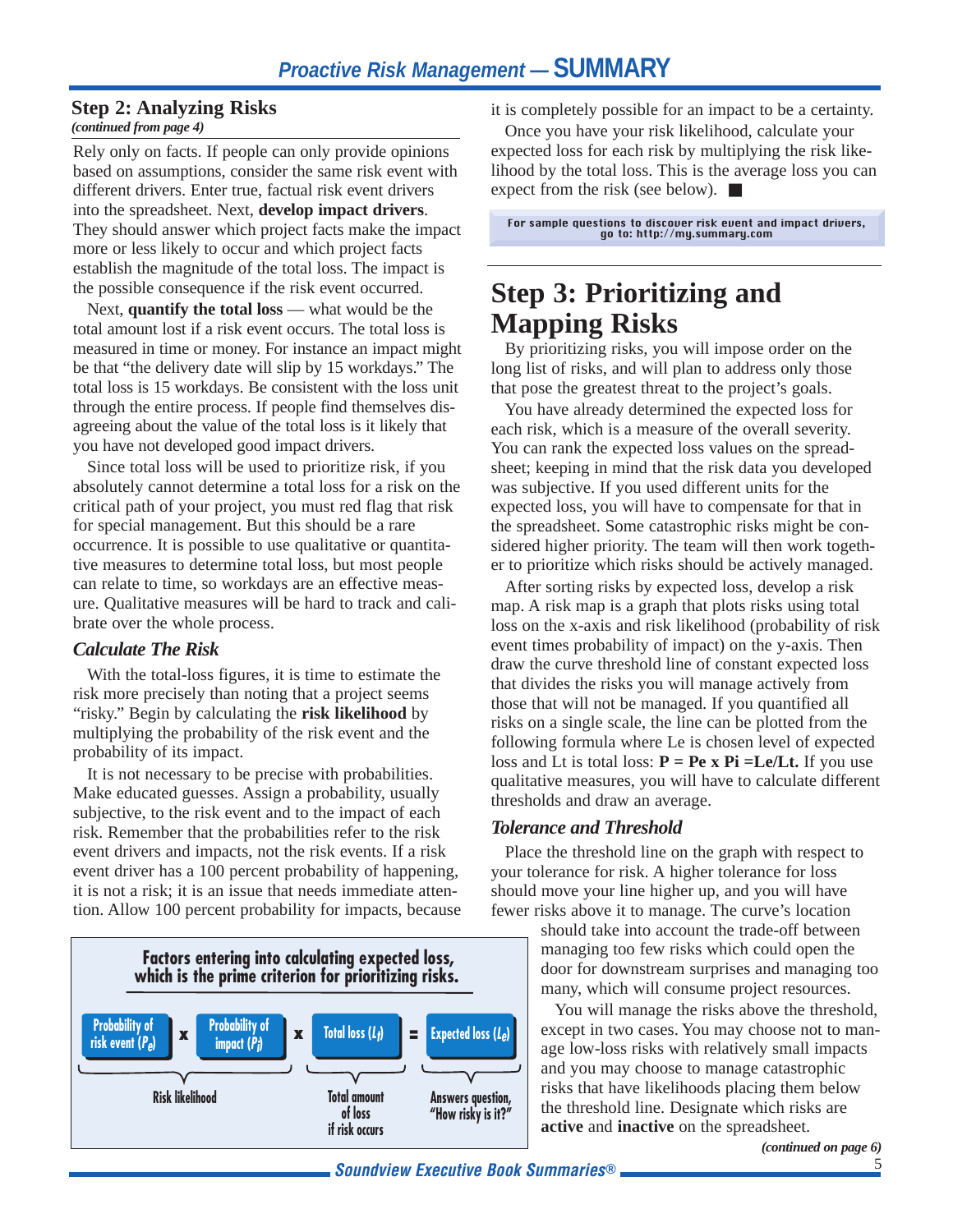### **Step 3: Prioritizing and Mapping Risks**

*(continued from page 5)*

Now sort the spreadsheet by risk status (active or inactive) and then by expected loss. The inactive risks will simply be monitored with the implied acceptance that there will be some unmanaged risk events. However, you are managing actively the risks that could do the most harm to the project.

Using your sorted risk list and your risk map, you and your team should now determine a priority ranking, which will be listed in the spreadsheet. The number you can manage effectively is likely around 10.

The final step in prioritizing is to communicate the prioritized list to alleviate discomfort over the fact that you are leaving recognized risks unmanaged. Ensure that everyone connected with the project understands the team's decisions and why they were made. The best way to do this is with a risk management review including the project managers and design team. ■

For a risk map showing risks under active management, go to: http://my.summary.com

### **Step 4: Planning Resolution**

With a top-10 list of your most critical risks, you are ready to formulate action plans to deal with each active risk, reducing the probability of the risk event and reducing its damage if it does occur. Action plans are designed to change the risk drivers to the point that they no longer drive the likelihood of the risks. Risk management is about dealing with risk drivers, not risks. These action plans become tasks within the overall project and are just as important as other project tasks.

When resolving risks you can develop an action plan, take no action — accepting the risk — or defer action until you have more information. If you defer, you should assign a deadline to make a plan, so it does not become taking no action.

Making an action plan is usually a cyclical process of forming plans and assessing them based on criteria such as effectiveness, implementation time, or political expediency. You will probably develop one plan and a contingency for each risk, but you might not even find a plan whose benefits exceed their cost. Then you have to accept the risk. If you accept a risk, you should establish a reserve of money or schedule slack equal to the residual expected loss.

#### *Assign Task Owners*

The facilitator should assign a risk owner for each risk, who will develop the action plan, often with a subteam. This team will likely take one of four steps to manage the risk:

**1. Avoid the risk** by reversing the decision that caused the risk, without becoming risk averse. Sometimes risks are unnecessary because they provide no benefit, so the decision to take them can be reversed.

**2. Transfer the risk** to another entity. This often happens when a team realizes it does not have the expertise to reach a deadline, so it transfers the project and the risk to someone with more experience.

**3. Provide redundant paths** to increase the likelihood of success. These are essentially backup plans in case the first plans don't work.

**4. Mitigate the risk** by developing prevention and contingency plans to make it less severe.

#### *Mitigation*

Mitigation is the mainstay of effective risk management. It directly counters the effects of risk events and impact drivers, and is usually quite obvious if highquality drivers have been articulated.

Mitigation actions should define trigger points that start preparations and actions.The trigger points are key and can be dates, project milestones or conditions. They signal to everyone that an action is about to commence.

Mitigation actions include **prevention plans**, which decrease the probability of the risk event and the expected loss; **contingency plans**, which act on impact drivers to reduce the probability of the impact; and **reserves**, which guard against risks with unknown magnitude and perhaps even unknown existence. Setting reserve levels is hard, but history should be a good determinant.

Remember as you proceed with action planning that you will be spending resources, financial or human, to prevent or deal with risk. This is the point where you should explicitly analyze the balance between implementing and executing prevention and contingency and the benefits received.  $\blacksquare$ 

For the criteria that mitigation actions should meet, go to: http://my.summary.com

## **Step 5: Monitoring Project Risks**

This last step of the risk management process is ensuring that action plans are progressing properly, that successful plans are retired, and that any significant new or growing risks are taken under management. Here is where many organizations fail and let the whole process fall apart. In this step you will add two more risk status designations to active and inactive: **issue** and **closed**.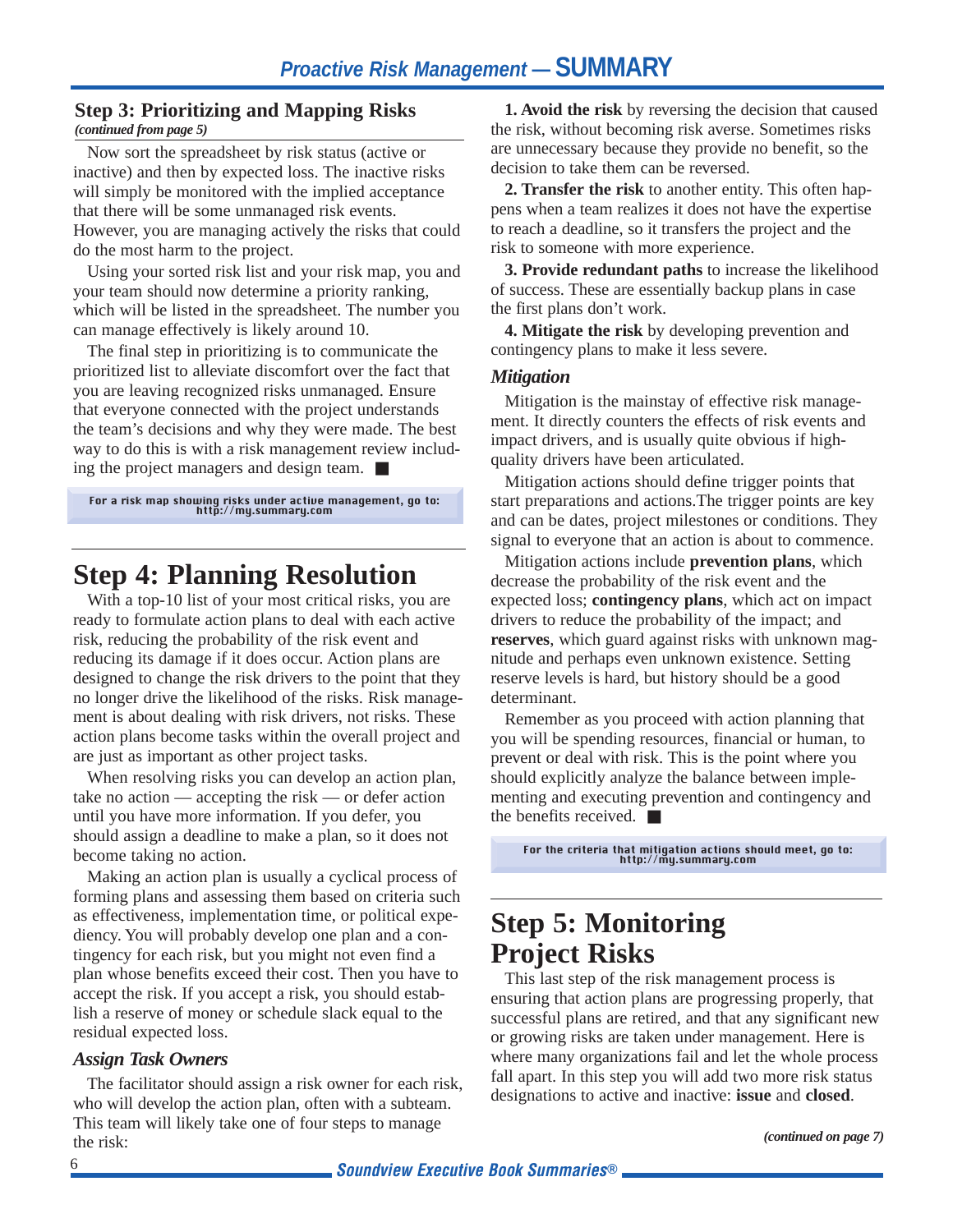#### **Step 5: Monitoring Project Risks** *(continued from page 6)*

Risk status changes to issue when the risk event happens despite prevention plans. Issue management is implementation of contingency plans to mitigate total loss. Risk status is closed when the risk event has been prevented and the time has passed when it can occur or when it has become an issue and been managed with a contingency plan.

Throughout this project, the spreadsheet you began with will be very helpful to track risks and their changing status. The spreadsheet should include two summary worksheets: one to show the top-10 list of risks, another to show a "risk dashboard" of tactical metrics to track progress through the project. There should be one worksheet for each active risk and its action plan and one worksheet for each inactive risk without an action plan.

You can also use a Web-based tool to make it easier for team members to track. You should be able to look at the inactive risks and determine whether they need to be activated.

All action plans and contingency plans should be monitored by reporting on activity and status, and by keeping an overall map of progress. Do not allow this process to be ignored. Quantify progress by the change in the drivers and how they affect the risk's possibilities.

You should also consider when plans should be closed, because risk management costs resources. There is no point in continuing the plans beyond when they are necessary. If a prevention plan has eliminated the possibility of risk, then you can close the contingency. If you close a prevention plan that has reduced but not eliminated the risk, you must decide whether to keep the contingency plan.

#### *Watch Out for New Risks*

Always be on the lookout for new risks, especially if there are changes in the product requirements or specifications. These new risks often extend beyond the apparent change to disrupt completed parts of the project.

When the team discovers a new potential risk, it should be entered in the original spreadsheet, and a small group should use a condensed version of the process to determine whether it should be actively managed. Once you have discovered a new risk or decided that an inactive risk should become active, implement a new action plan by assigning a small team to deal with it, fit the plans into your task structure, and obtain additional resources.

Communication will be key in this step. Emphasize all elements of communication –– sender, message, receiver and feedback — to ensure effective risk communications. Do not let all communication be about crisis situations. Communicate about preparing for the future and averted risks. The project manager should use meeting minutes, risk-tracking spreadsheet and the risk map as the primary communication tools.

#### *Risk Management Metrics*

Use metrics responsibly. They should not encourage distrust and cynicism. Collect them openly, share the results, discuss the implications, and take action on the findings. Once you start sharing metrics, people will naturally change their behavior to improve their numbers. Think about metrics carefully so they cannot be manipulated for individuals' personal objectives.

There are two types of metrics you should use: **strategic** and **tactical**. Strategy metrics detect long term changes and ensure improvements are not forgotten. They are also useful for measuring schedule and budget performance relative to plan. Use more specific metrics such as risks identified and averted due to risk management and risks that went unidentified but later occurred.

Tactical metrics are used throughout the project to track active and inactive risks and the losses accumulating from them. Only use a few and keep them on a risk management dashboard so they are easy to comprehend. ■

For specific examples of tactical risks to keep on a "risk dashboard," go to: http://my.summary.com

# **Risk Management Toolkit**

As you move through the process of risk management, there are many tools that may help support the process.

**Sticky density** is useful for pinpointing risky areas in a process, project or organization. It was introduced in the risk identification workshop and can be used to find risks or to determine root causes. Using a large diagram of the process, have people write their issues on a sticky and put them on the model. The areas with the highest sticky density are areas for concern and focus.

**Spreadsheets** can be used in countless ways to organize, analyze and present your project risk data. In addition to tracking the entire risk management process, having all of the information in a spreadsheet allows you to make charts and graphs easily.

**Decision analysis** helps clarify situations involving uncertainty. Using a standard decision tree, you can think through a situation and break it down into various decisions and probabilities to determine which choice to make. Decision analysis is useful when:

- It is easier to estimate components than the composite.
- There is uncertainty, confusion or disagreement regarding underlying structure or options.